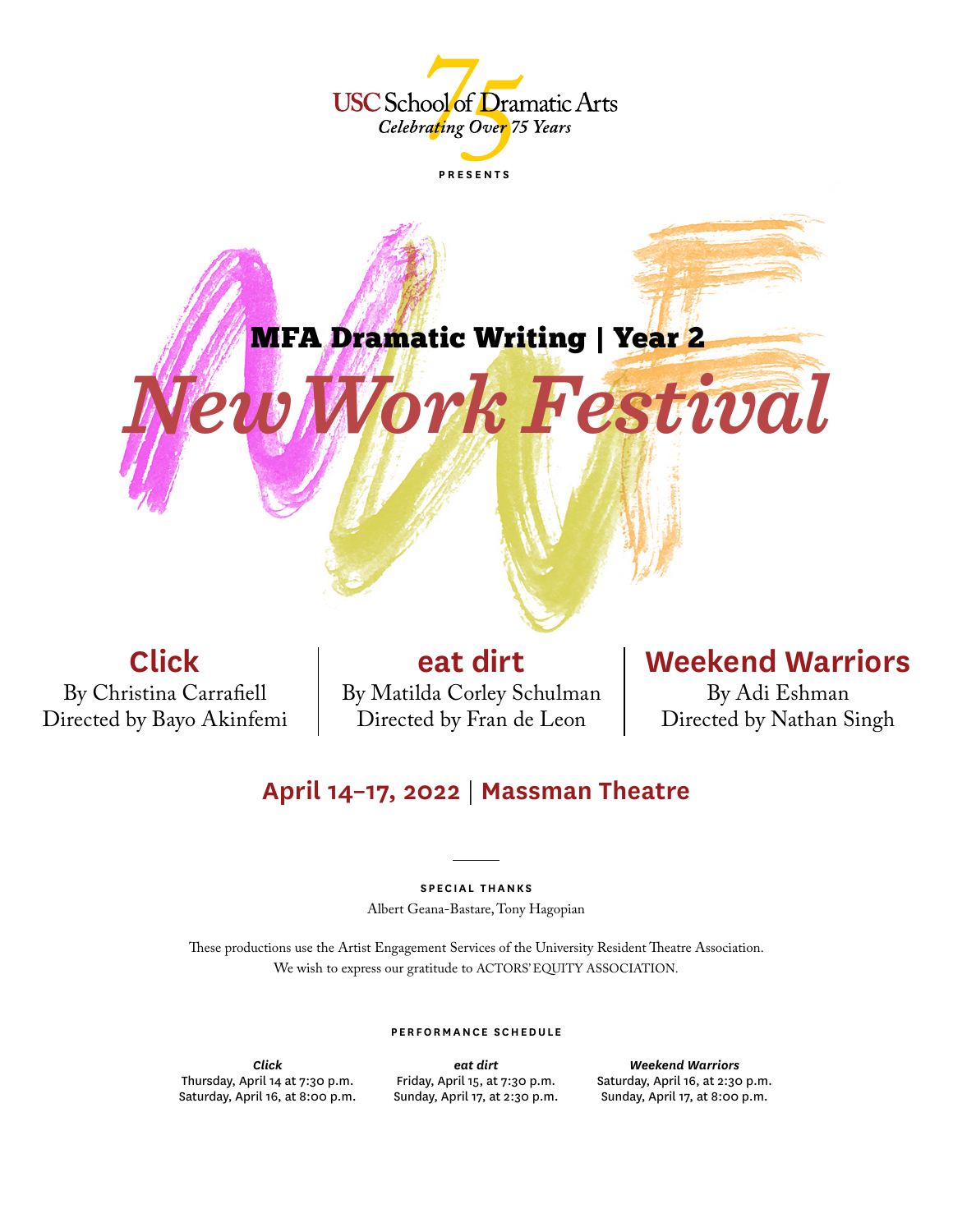

#### **CAST OF CHARACTERS** (*in alphabetical order*)

Ryan Brophy\* *Fred*

Dominique Fatu Corona\* *Holly*

Kyle Fitz\* *Jeremy*

Caribay Franke\* *Kathy*

Kelsey Siepser\* *Dr. Argal*

Oliver Mayer & Julian Juaquin *Stage Directions*

> **STAGE MANAGER** Sarah Costigan

**TIME** the present **PLACE** Manhattan

**WARNING** Please be advised that this production contains depictions of mature language and themes, implied nudity, and sexual and physical assault.

# **PLAYWRIGHT'S NOTE**

Please enjoy the play and I would greatly appreciate it if you could stay for the talk-back at the end.

## **PLAYWRIGHT'S BIO**

**Christina Carrafiell** was born in London to American parents and after completing an undergrad degree at Yale, she began her masters at USC. She is currently in her second year. Carrafiell has written 11 plays in her lifetime, which have been performed to critical acclaim at the Chelsea Theatre in London, the Edinburgh Fringe Festival and the Off-Broadway Theatre in New Hampshire. She is passionate about telling human stories of resilience, which center around the themes of memory, mental health and abuse.

#### **DIRECTOR'S BIO**

**Bayo Akinfemi** obtained a B.A. in Performing Arts from University of Ilorin and began his career in Nigeria on stage before going to film school in Toronto. He's worked as an actor and director both on stage and screen since graduation. Bayo has been nominated twice for the GEMINI awards (Canadian Emmy) as best actor. He has a master's degree from USC-SCA where he also teaches film directing. He's currently a series regular on CBS sitcom: *Bob Hearts Abishola*.

#### **SPECIAL THANKS**

Thank you to USC, for producing this play, and to the entire Dramatic Writing MFA cohort, of students and teachers, for their feedback and guidance.

\*Members of Actors' Equity Association, The Union of Professional Actors and Stage Managers in the United States.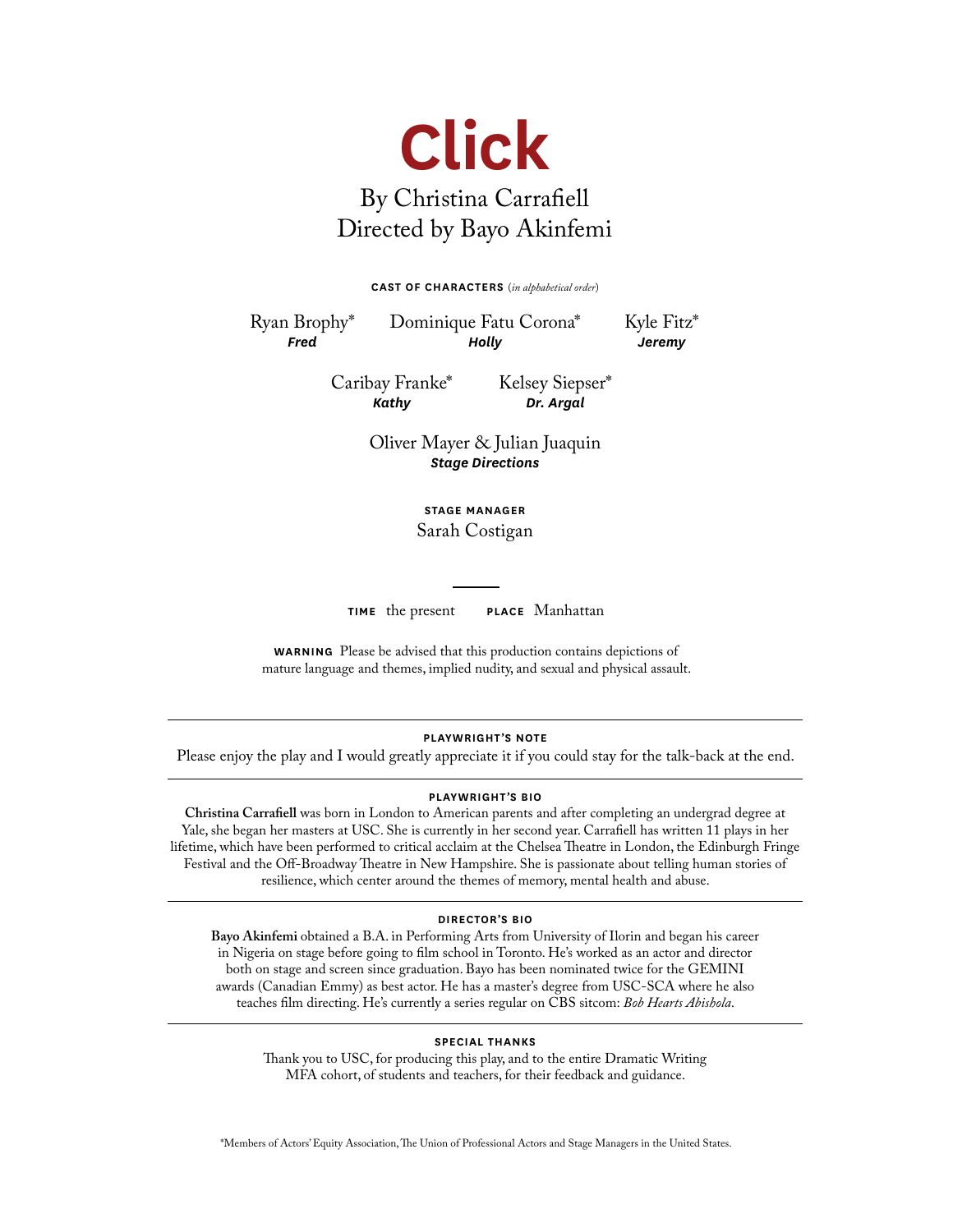

# By Matilda Corley Schulman Directed by Fran de Leon

**CAST OF CHARACTERS** (*in alphabetical order*)

Jordan Broberg\* *Roni*

Austen Parros\* *Robert & The Man* Morgan Rutter\* *Baker*

Oliver Mayer & Jude Shelton *Stage Directions*

**REHEARSAL STAGE MANAGERS** Ben Nicholas & Sarah Costigan

**PERFORMANCE STAGE MANAGER** Megan Reed

**WARNING** Please be advised that this production contains heavy themes of depression, suicide, emotional and sexual abuse among other subjects.

# **PLAYWRIGHT'S NOTE**

I could fill a novel with what I wish to say, but I'll be brief. SafeSport is an independent organization designed by Congress to protect athletes in most Olympic qualifying sports...especially minor athletes from emotional, sexual, and physical misconduct, or plainly put, abuse. Within the equestrian community it has been met with mixed emotions at best, unfiltered hostility at worst, leaving those it was designed to safeguard to pick up the ashes. I hope in focusing on those who truly need it to exist, and the reasons we give our souls up to this sport, maybe a conversation can be started.

# **PLAYWRIGHT'S BIO**

**Matilda Corley Schulman** is a writer and actor who was raised on and around horses. She was recruited to Oklahoma State University's D1 Equestrian Team, however transferred to UC Berkeley to pursue her love of all things storytelling. And after wandering into Philip Kan Gotanda's playwriting class, the rest is history. Horses were perhaps a generational gift; Matilda's mother's family immigrating from Spain to what would become New Mexico to cattle ranch in the early 1900s. This, with so many other pieces of herself, she now hopes to honor and love with the stories she shares.

# **DIRECTOR'S BIO**

**Fran de Leon** is an actor, writer, and director born in Downtown Los Angeles, raised in Hollywood and Manila. As a solo performer, Fran toured her one person show, *Faces of America*, to over 500 venues across 49 states, including performances for the United Nations Associations, California and New York. She is the Co-Artistic Director of Will & Company, Director of New Talent for Playfair, and an ensemble member of Critical Mass Performance Group. Fran has also worked with Center Theater Group, South Coast Rep, The Geffen Playhouse, The Getty Villa, The Pasadena Playhouse, Playmakers' Rep, East West Players, The Music Center, Artists at Play, Playwrights' Arena, Cornerstone Theater, and the Garry Marshall Theater. Writer/Director credits include commissioned work for Segerstrom Center's Arts Teach, TreePeople, and Twelfth Night Rep. TV credits include recurring roles on AppleTV's *For All Mankind*, and ABC's *For the People*. She's also a familiar face to viewers of *General Hospital, Criminal Minds,* and *Speechless.* www.frandeleon.com

## **SPECIAL THANKS**

Thank you to every professor/mentor at SDA who has allowed this story to soar. Thank you Fran. Thank you to Jim Hagman and all of Elvenstar Farms who have given me a home that grew my wings again…more than once. Thank you to Mom, Da, and P. You are my world. And Veronica Martinez, you gave me the best person I know.